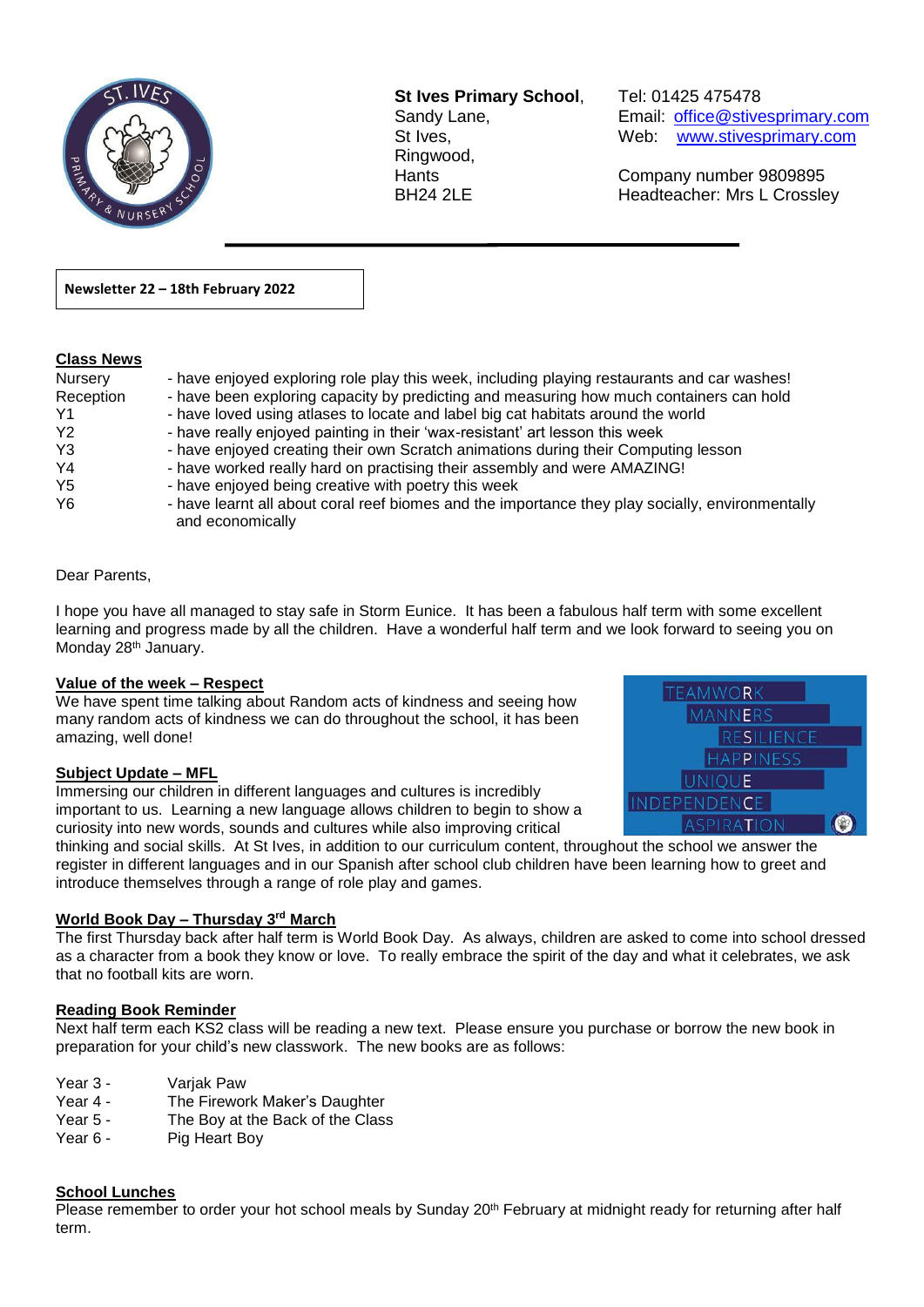# **Covid-19**

#### Measures in place:

- Ventilation in school will be monitored and we are using CO2 monitors as an indicator of where ventilation needs to be increased. Children may wish to wear a base layer under their school uniform to keep warm.
- Classrooms are sanitised regularly throughout the day
- Daytime enhanced cleaning of common touch points such as doors, light switches etc.

#### **Online Safety**

Wink is a messaging app that allows children to connect and communicate with other users. Wink sets 'appropriate content' guidelines and claims to monitor this with a "combination of technology and 24/7 human moderation". Many profiles on the app, however, do display images that would be inappropriate for children. A related worry is that the abundance of suggestive profile pictures could easily convince a child that this is an acceptable tactic to follow: especially if they're seeking to boost their popularity on the app. This week's guide has useful guidance for parents and carers who may be concerned about their child's use of Wink.

#### **Dates for Diary**

#### **February**

| $21^{st} - 25^{th}$ | - Half Term        |
|---------------------|--------------------|
| 28 <sup>th</sup>    | - Return to school |
|                     |                    |
| March               |                    |
|                     |                    |

| 3 <sup>rd</sup> | - KS1 Mini Medics |
|-----------------|-------------------|
| 30th & 31st     | - KS2 Mini Medics |

Finally, just a polite reminder that we are a nut free school, therefore products containing nuts must not be brought into school please. We have a number of children and staff with nut allergies.

Yours sincerely,

Lasslee

Mrs L Crossley Headteacher

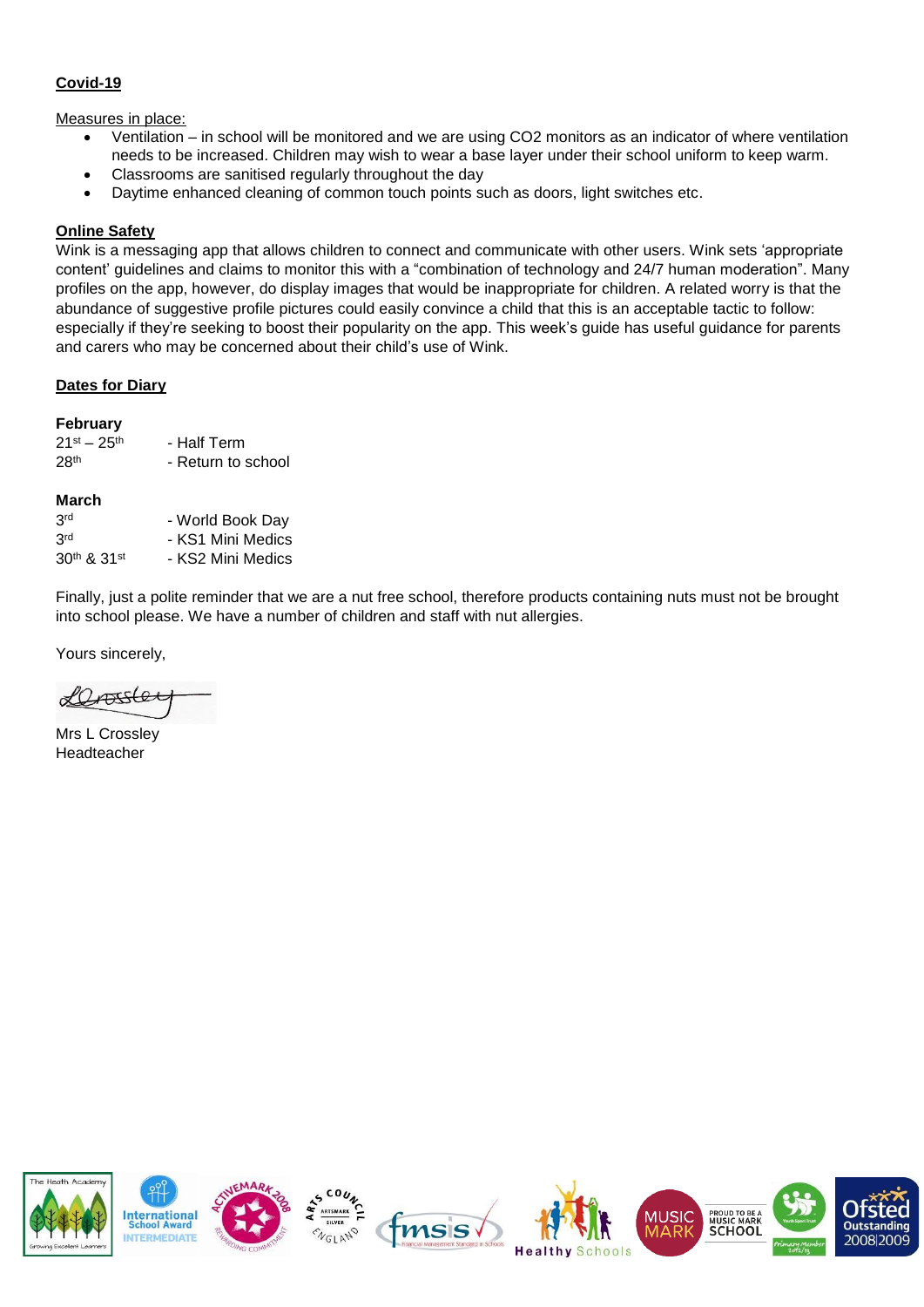

#### POTENTIAL FOR GROOMING

**PUTERITAL FUR ORUUMINU**<br>
With accounts can't be made private -<br>
so when a yearg person uploads images<br>
and shares their social media<br>
groomers is sealer for potential<br>
groomers is sealer for potential<br>
groomers to stalk a

#### **ACCIDENTAL OVER-SHARING**

carry young people don't consider<br>the cy when they choose to short their<br>cital media usernames on their Wink<br>pelial this allows other people to<br>perform the state of the people of the consider<br>properties of their personal<br>f

#### **INAPPROPRIATE CONTENT**

 $\overline{18}$ 

tany popular measurements contains<br>trailes featuring profiling apps contains<br>emi-raude photos and users apenly only an and measurement of the<br>an and measurement of the profile of the profile of<br>the profiling interpretation

# **CYBERBULLYING**

Being anonymous online provides some<br>term with an insertive to bully others<br>through toxic private conversations.<br>Anonymous bullies can send hurtly<br>messages or pressure young people into<br>tending inappropriate content. Being

# **EXCESSIVE SCREEN TIME**

**EXECUTE OF SERVICE NOTE THAT THE SERVICE OF SERVICE SUPPORT SUPPORT SUPPORT OF SUPPORT SUPPORT SUPPORT SUPPORT SUPPORT SUPPORT SUPPORT SUPPORT SUPPORT SUPPORT SUPPORT SUPPORT SUPPORT SUPPORT SUPPORT SUPPORT SUPPORT SUPPOR** 

# **Advice for Parents & Carers**

#### **DO YOUR RESEARCH**

If you do decide to allow your child to have a<br>wink account – or you lind that they already  $\frac{1}{2}$ <br>wink account – or you lind that they already  $\frac{1}{2}$ <br>have one – it's vital to talk to them about how<br>the app responsi

# OFFER YOUR SUPPORT

While it's not always easy to talk about<br>the prepare in the property of the property of the property of the<br>property content with your child, it's<br>crucial that they understand the impact of seel<br>that they can speak to you ann

# Meet Our Expert

e Claire Suthe land is an online today, consultant, educator<br>ad restorcher who has developed and implemented<br>mil-bollying and cyber sutery polities for schools. The hast<br>miles various accelering papers and consult out rese

#### **BE WARY OF SHARING**

It's important that your child stays owere<br>of what they're sharing colline. Remind<br>them about the importance of not posting<br>personal information Ret their full name or<br>which school they go to. Many users share<br>their other OSCAR **Program and Constitution Constitution** 

# DISCUSS LOSS OF OWNERSHIP

It's essential that young people understand<br>that once content goes orient, the sender no<br>longer has any control goes orient that once where it will end<br>up. While your child may feel like they can<br>trust their online thend,

# **BALANCE SCREEN TIME**

**HELD** 

Before hoving a chat with your child about<br>screen time, ask yourself if you're being a<br>positive role model. Get your child thinking<br>positive role model. Get your child thinking<br>it headlivy? It it affecting their critine<br>re

# BE CAUTIOUS OF NEW CONTACTS

Remind your child that not everyone online is<br>who they say they are, and some users have<br>been been assessed to the process of the internal intentions. If someone on Wink is as<br>them lots of personal questions or suggests<br>me



 $\overline{\mathbf{0}}$ 

www.nationalonlinesatety.com Users of this guide do so of their

condonlinesatety m discretion. No liability is entere

MationalOnlineSafety

C @nationalonlinesatety dinto. Current as of the date of release: 16.02.2022